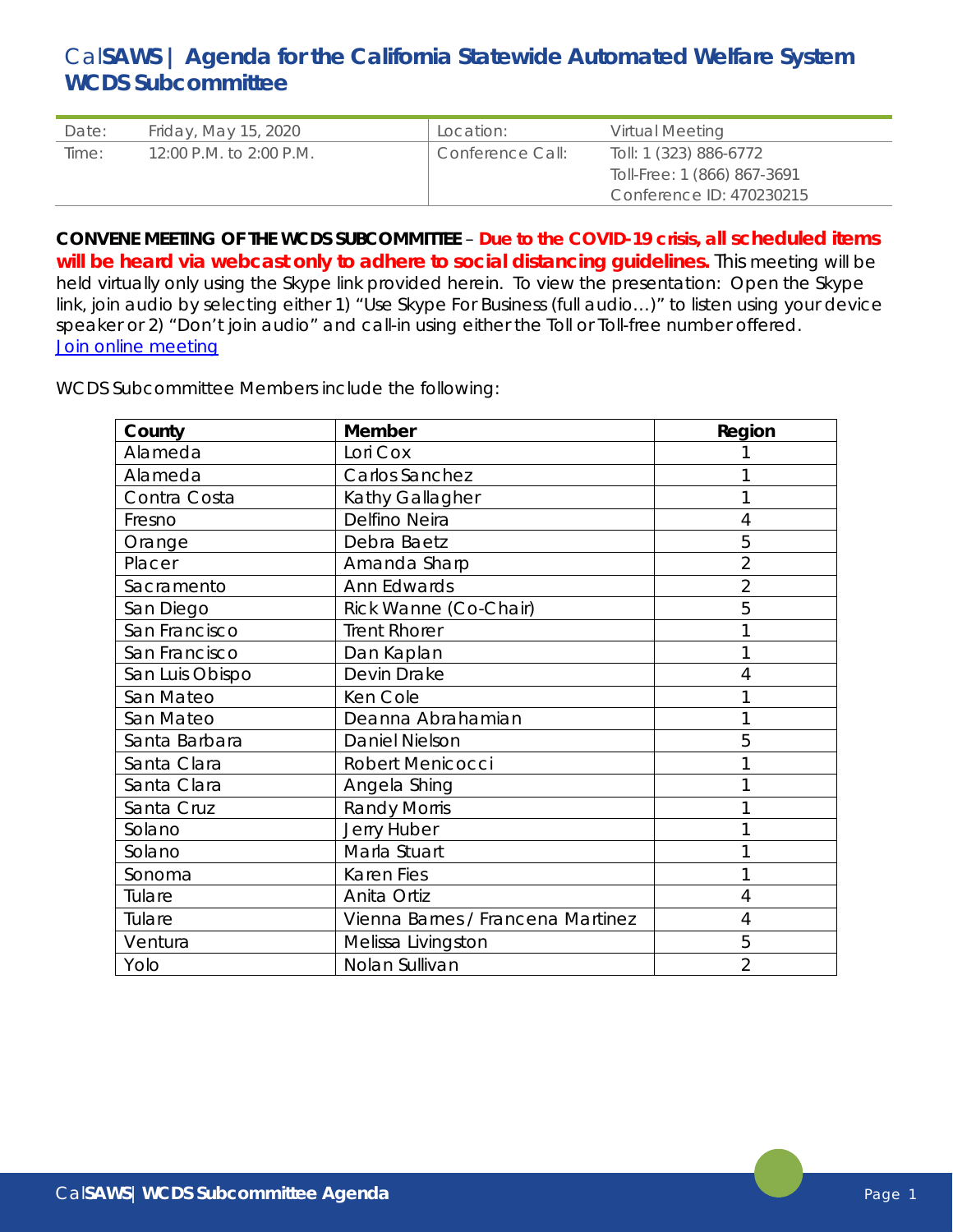### PUBLIC SESSION

## **12:00 P.M. – Convene Meeting of the WCDS Subcommittee**

| <b>Topic</b> |                                                                                                                                                                                                                         | Lead                            | <b>Est Time</b> |
|--------------|-------------------------------------------------------------------------------------------------------------------------------------------------------------------------------------------------------------------------|---------------------------------|-----------------|
|              | 1. Call Meeting to Order                                                                                                                                                                                                | <b>Rick Wanne</b>               | 1 min           |
| 2.           | Roll Call and Confirmation of Quorum                                                                                                                                                                                    | <b>Rick Wanne</b>               | 2 min           |
| 3.           | <b>Public Comment</b>                                                                                                                                                                                                   | <b>Rick Wanne</b>               | 1 min           |
|              | Public opportunity to speak on any Item NOT on the<br>Agenda. Public comments are limited to no more than<br>three minutes per speaker, except that a speaker using a<br>translator shall be allowed up to six minutes. |                                 |                 |
|              | Note: The public may also speak on any Item ON the<br>Agenda by waiting until that item is read, then requesting<br>recognition from the Co-Chair to speak.                                                             |                                 |                 |
|              | <b>Action Items</b>                                                                                                                                                                                                     |                                 |                 |
|              | 4. Approval of the Minutes and review of the action items:<br>a. January 10, 2020 WCDS Subcommittee                                                                                                                     | <b>Rick Wanne</b>               | 1 min           |
| 5.           | WCDS Subcommittee Co-Chairs, FY2020/2021<br>a. Approve and Close Nominations<br>b. Election / Vote                                                                                                                      | <b>Rick Wanne</b>               | 5 min           |
|              | <b>Discussion Items</b>                                                                                                                                                                                                 |                                 |                 |
|              | 6. COVID-19 Updates and Impacts                                                                                                                                                                                         | Diane Alexander<br>John Boule   | 10 min          |
| 7.           | Imaging Presentation/Discussion<br>a. Scope of Imaging<br>b. Options available to use the imaging solution for other<br>programs (Drawer concept) and San Diego model<br>c. How images will be converted                | Danielle Benoit<br>John Dray    | 60 min          |
|              | 8. CalSAWS Fiscal Update                                                                                                                                                                                                | <b>Holly Murphy</b>             | 10 min          |
| 9.           | <b>CalSAWS Procurement Updates</b><br>Portal/Mobile<br>a.<br>CalWIN OCM & Training<br>b.                                                                                                                                | Diane Alexander<br>Mary Sabillo | 10 min          |